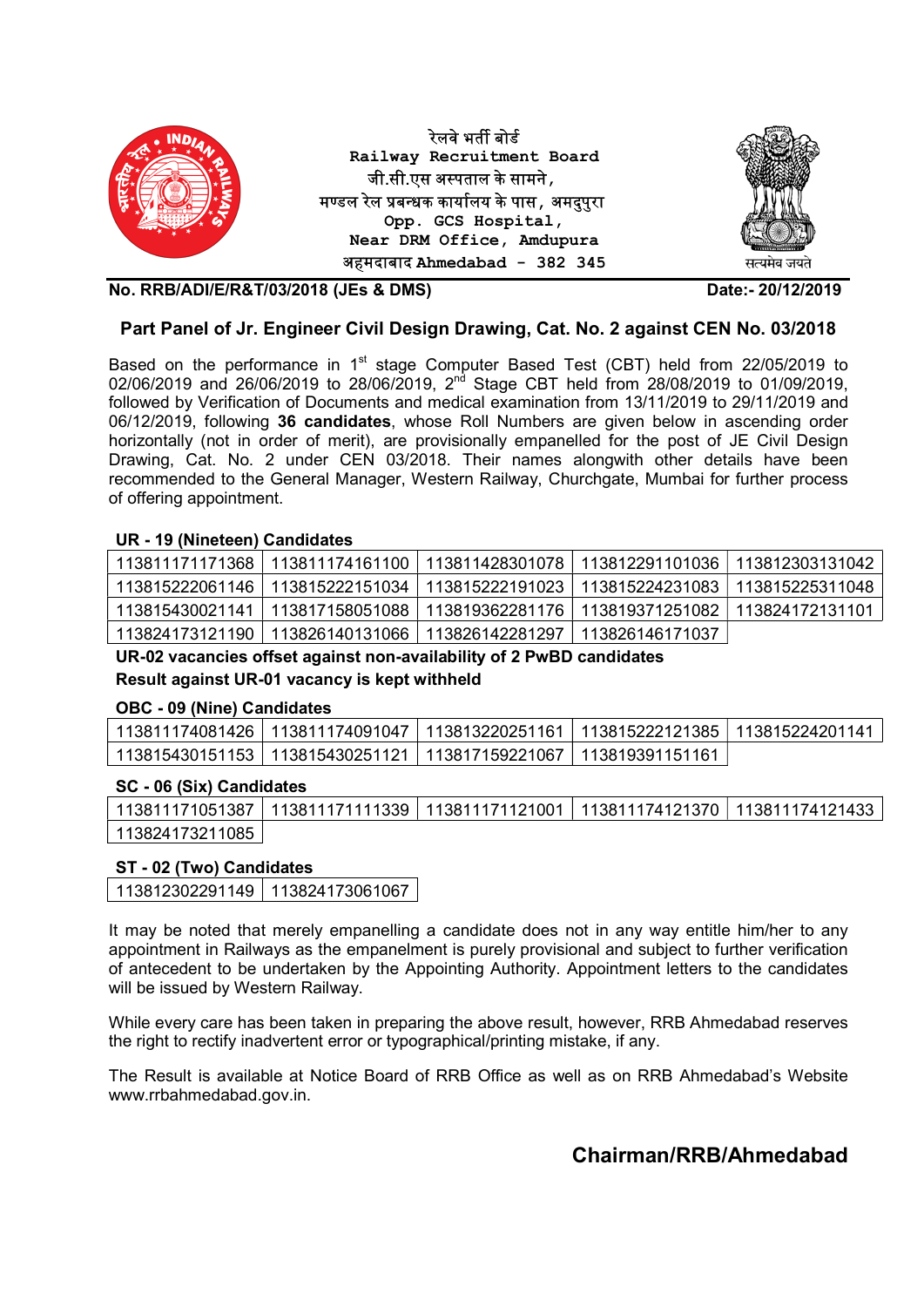

#### Part Panel of Jr. Engineer P Way, Cat. No. 3 against CEN No. 03/2018

Based on the performance in 1<sup>st</sup> stage Computer Based Test (CBT) held from 22/05/2019 to 02/06/2019 and 26/06/2019 to 28/06/2019, 2<sup>nd</sup> Stage CBT held from 28/08/2019 to 01/09/2019, followed by Verification of Documents and medical examination from 13/11/2019 to 29/11/2019 and 06/12/2019, following 96 candidates, whose Roll Numbers are given below in ascending order horizontally (not in order of merit), are provisionally empanelled for the post of Jr. Engineer P Way, Cat. No. 3 under CEN 03/2018. Their names alongwith other details have been recommended to the General Manager, Western Railway, Churchgate, Mumbai for further process of offering appointment.

#### UR - 46 (Forty Six) Candidates

| 113811171051201 | 113811171111180 | 113811171111253 | 113811171121393 | 113811171161165 |
|-----------------|-----------------|-----------------|-----------------|-----------------|
| 113811171211323 | 113811171311076 | 113811174041086 | 113811174101213 | 113811174211009 |
| 113811174281183 | 113811174301162 | 113811175051368 | 113811175241283 | 113811175281063 |
| 113811428021082 | 113812306051186 | 113812306071107 | 113812306301118 | 113812307101044 |
| 113812307181258 | 113812310041051 | 113813378091071 | 113813402071063 | 113813403171085 |
| 113813448241107 | 113815219031097 | 113815219071029 | 113815223311232 | 113815224231268 |
| 113815225281048 | 113815226201035 | 113815227251136 | 113815228041122 | 113815430141291 |
| 113815431101146 | 113817162271189 | 113817169021033 | 113819401061221 | 113824173081057 |
| 113824173161131 | 113824173171151 | 113824173251015 | 113824433251051 | 113826144081163 |
| 113827180031247 |                 |                 |                 |                 |

113827189031247

UR-3 vacancies offset against non-availability of 3 PwBD candidates Result against UR-06 vacancies is kept withheld

#### OBC - 31 (Thirty One) Candidates

| 113811171021304 | 113811171081270 | 113811171331216 | 113811174171021 | 113811174211066 |
|-----------------|-----------------|-----------------|-----------------|-----------------|
| 113811174211421 | 113811175281455 | 113811428301060 | 113811428311251 | 113812291281048 |
| 113812307201132 | 113812310211167 | 113813400041287 | 113815218231135 | 113815222261319 |
| 113815222271273 | 113815222341130 | 113815226061282 | 113815226231103 | 113815227221205 |
| 113815422091081 | 113817157101029 | 113817164121378 | 113819374051024 | 113824172181025 |
| 113824173011011 | 113824258091132 | 113826134201299 | 113826136281030 | 113826141211064 |
| 113826146321048 |                 |                 |                 |                 |

Result against OBC-01 vacancy is kept withheld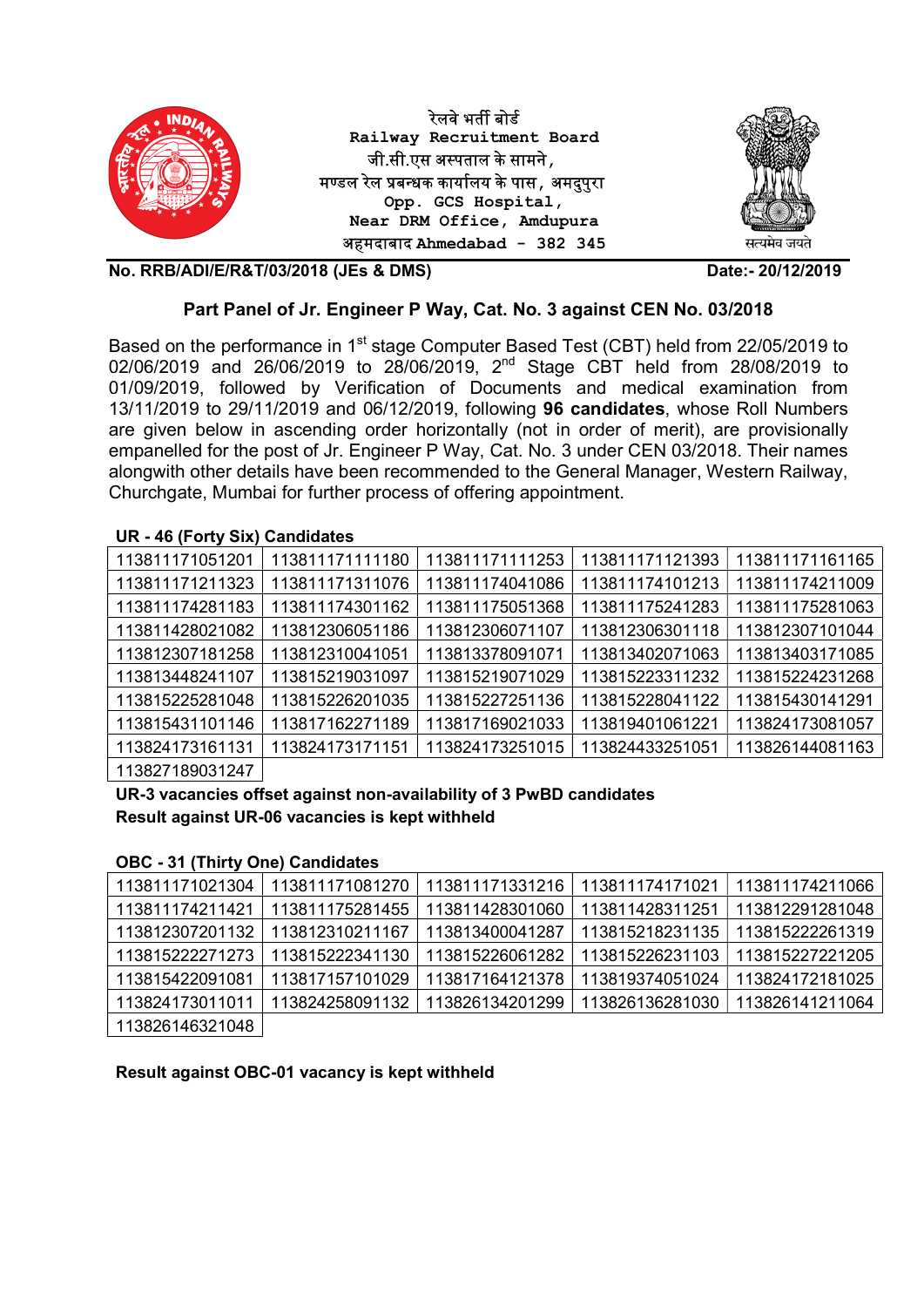## SC - 11 (Eleven) Candidates

|                 |  | 113811171061283   113811171101019   113811174131435   113811174141338   113811174291383 |
|-----------------|--|-----------------------------------------------------------------------------------------|
|                 |  | 113811428291169   113817164351170   113824172051065   113824173031164   113824173041166 |
| 113826142071170 |  |                                                                                         |

## Result against SC-01 vacancy is kept withheld

#### ST - 08 (Eight) Candidates

| 113811171031112   113812296111030   113812297131165   113812299261020   113812303121004 |  |  |
|-----------------------------------------------------------------------------------------|--|--|
| 113812303161048丨113812304101191丨113824173111213丨                                        |  |  |

It may be noted that merely empanelling a candidate does not in any way entitle him/her to any appointment in Railways as the empanelment is purely provisional and subject to further verification of antecedent to be undertaken by the Appointing Authority. Appointment letters to the candidates will be issued by Western Railway.

While every care has been taken in preparing the above result, however, RRB Ahmedabad reserves the right to rectify inadvertent error or typographical/printing mistake, if any.

The Result is available at Notice Board of RRB Office as well as on RRB Ahmedabad's Website www.rrbahmedabad.gov.in.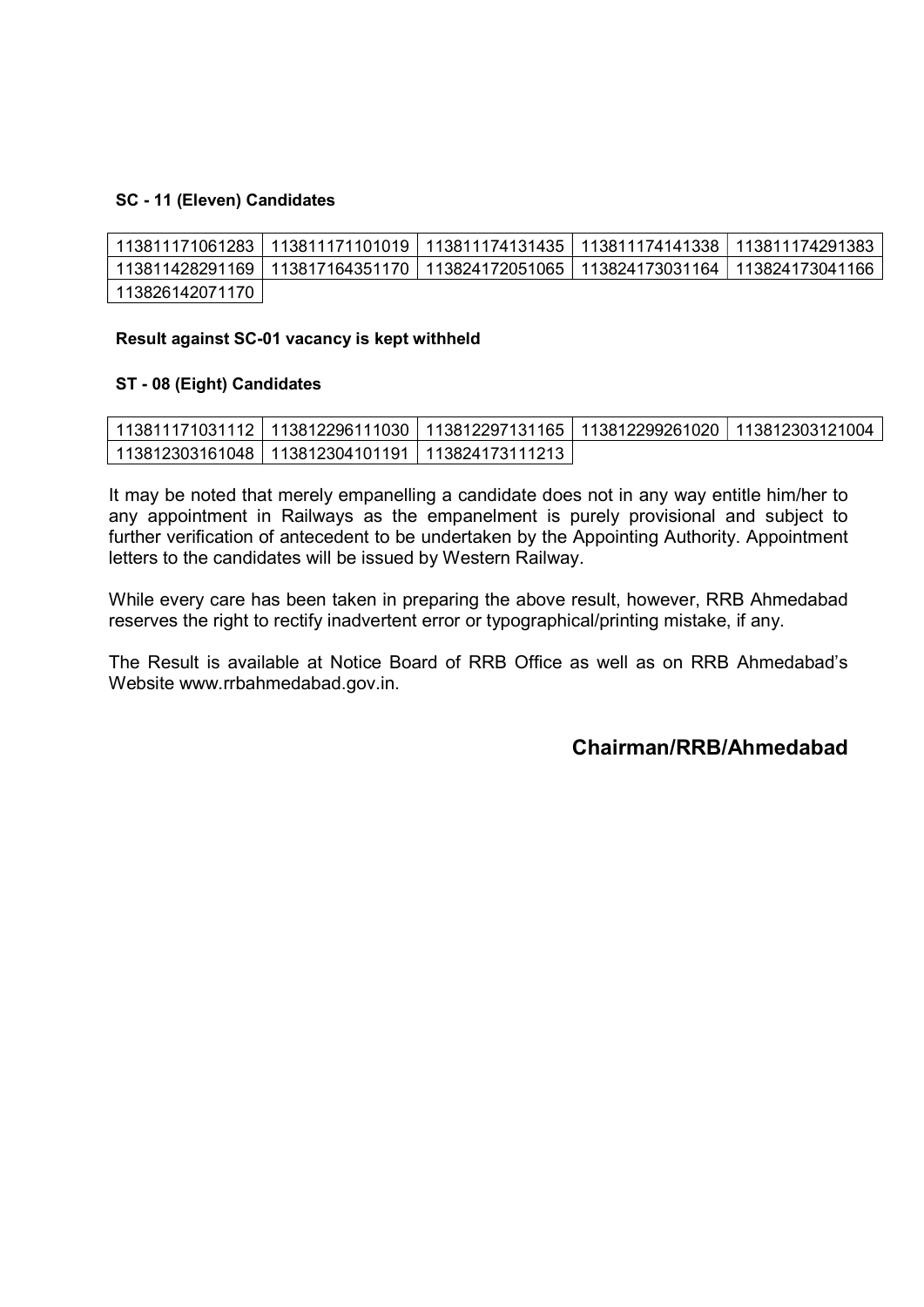

#### Part Panel of Jr. Engineer Works, Cat. No. 12 against CEN No. 03/2018

Based on the performance in  $1<sup>st</sup>$  stage Computer Based Test (CBT) held from 22/05/2019 to 02/06/2019 and 26/06/2019 to 28/06/2019, 2<sup>nd</sup> Stage CBT held from 28/08/2019 to 01/09/2019, followed by Verification of Documents and medical examination from 13/11/2019 to 29/11/2019 and 06/12/2019, following 31 candidates, whose Roll Numbers are given below in ascending order horizontally (not in order of merit), are provisionally empanelled for the post of Jr. Engineer Works, Cat. No. 12 under CEN 03/2018. Their names alongwith other details have been recommended to the General Manager, Western Railway, Churchgate, Mumbai for further process of offering appointment.

#### UR - 17 (Seventeen) Candidates

|                                 | _113811171171157 113811174071083 113811174241153 113811428081277 113812302331011 |                                                                                 |
|---------------------------------|----------------------------------------------------------------------------------|---------------------------------------------------------------------------------|
|                                 | _113812310051139 113812310141099 113813220051067 113815219301048 113815223291244 |                                                                                 |
|                                 |                                                                                  | 113815225071293 113815226151176 113815430261130 113817168121164 113824173051043 |
| 113824173191161 113826138221261 |                                                                                  |                                                                                 |

Result against UR-04 vacancies is kept withheld

#### OBC - 05 (Five) Candidates

113811175041129 113812297121157 113815219341083 113815222181159 113824173171192 Result against OBC-02 vacancies is kept withheld

#### SC - 07 Seven) Candidates

| 113811171171027   113811174011283   113811175031289   113824172121040   113824172171092 |  |  |
|-----------------------------------------------------------------------------------------|--|--|
| 113824173081088   113824252161208                                                       |  |  |

#### ST - 02 (Two) Candidates

113811175081033 113815223081306

It may be noted that merely empanelling a candidate does not in any way entitle him/her to any appointment in Railways as the empanelment is purely provisional and subject to further verification of antecedent to be undertaken by the Appointing Authority. Appointment letters to the candidates will be issued by Western Railway.

While every care has been taken in preparing the above result, however, RRB Ahmedabad reserves the right to rectify inadvertent error or typographical/printing mistake, if any.

The Result is available at Notice Board of RRB Office as well as on RRB Ahmedabad's Website www.rrbahmedabad.gov.in.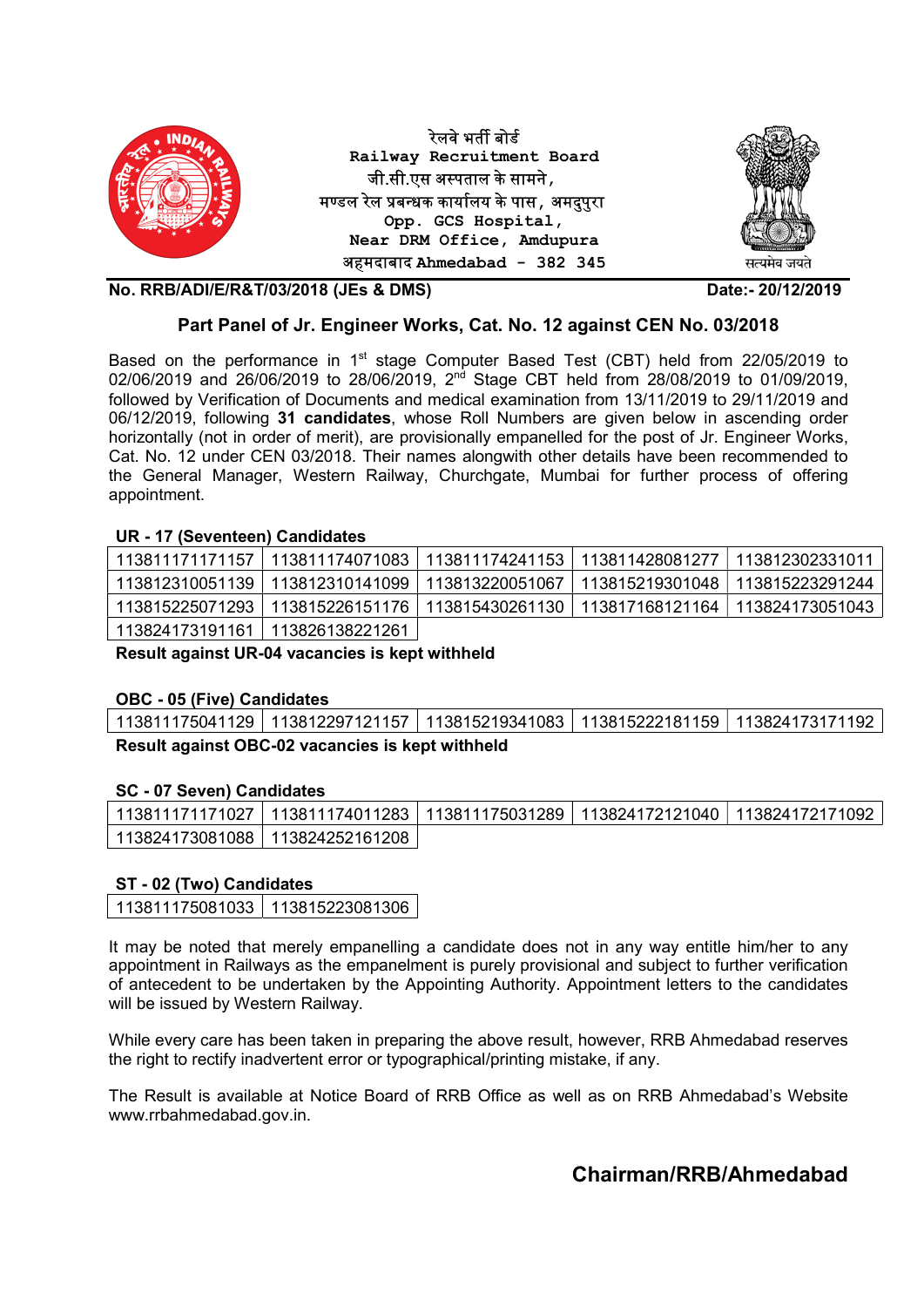

## Panel of Jr. Engineer Civil Workshop, Cat. No. 13 against CEN No. 03/2018

Based on the performance in 1<sup>st</sup> stage Computer Based Test (CBT) held from 22/05/2019 to 02/06/2019 and 26/06/2019 to 28/06/2019, 2<sup>nd</sup> Stage CBT held from 28/08/2019 to 01/09/2019, followed by Verification of Documents and medical examination from 13/11/2019 to 29/11/2019 and 06/12/2019, following 2 candidates, whose Roll Numbers are given below, are provisionally empanelled for the post of Jr. Engineer Civil Workshop, Cat. No. 13 under CEN 03/2018. Their names alongwith other details have been recommended to the General Manager, Western Railway, Churchgate, Mumbai for further process of offering appointment.

## UR - 01 (One) Candidate

113815225291172

SC - 01 (One) Candidate

113811175051337

It may be noted that merely empanelling a candidate does not in any way entitle him/her to any appointment in Railways as the empanelment is purely provisional and subject to further verification of antecedent to be undertaken by the Appointing Authority. Appointment letters to the candidates will be issued by Western Railway.

While every care has been taken in preparing the above result, however, RRB Ahmedabad reserves the right to rectify inadvertent error or typographical/printing mistake, if any.

The Result is available at Notice Board of RRB Office as well as on RRB Ahmedabad's Website www.rrbahmedabad.gov.in.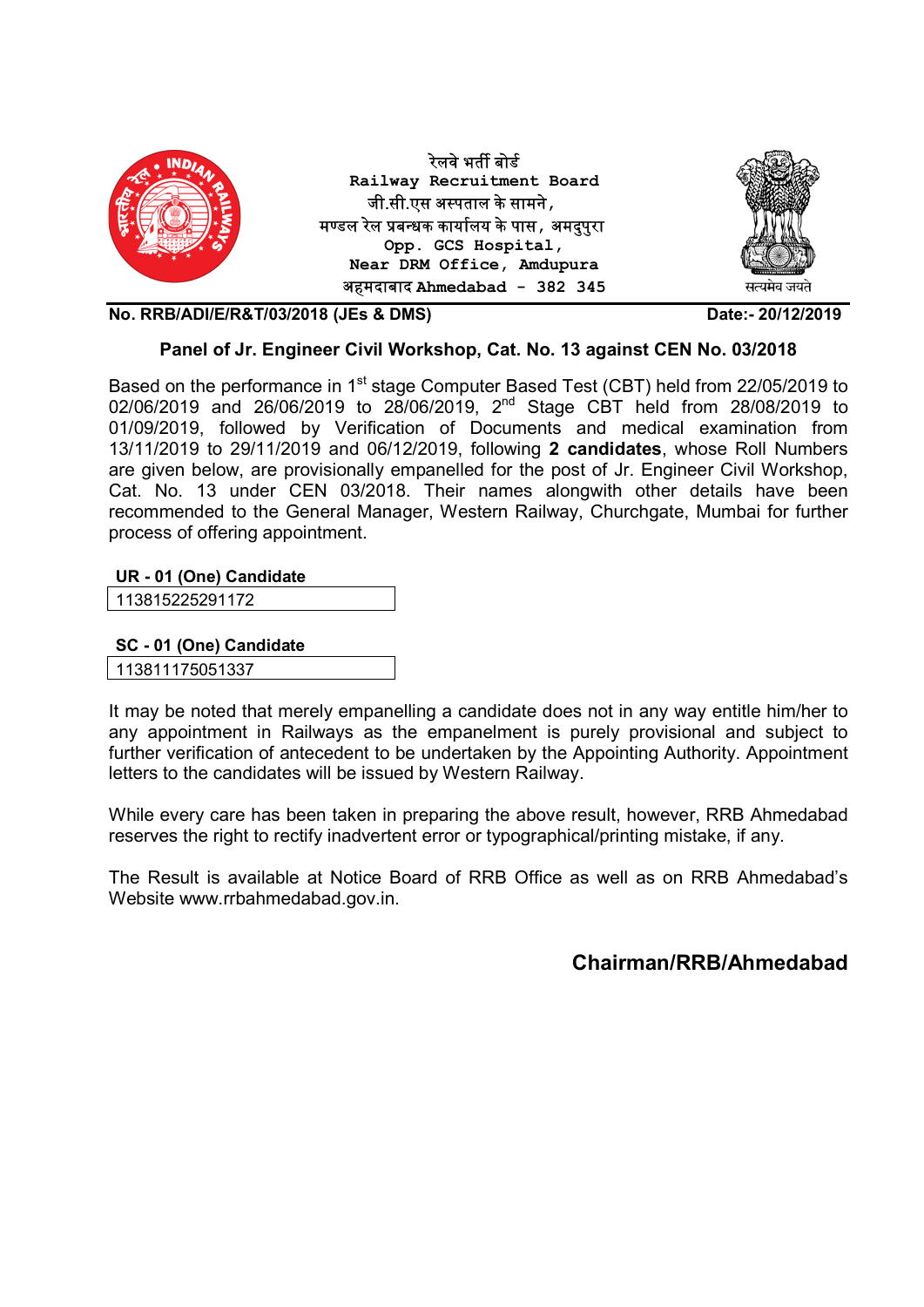

## Part Panel of Jr. Engineer Carriage & Wagon, Cat. No. 15 against CEN No. 03/2018

Based on the performance in  $1<sup>st</sup>$  stage Computer Based Test (CBT) held from 22/05/2019 to 02/06/2019 and 26/06/2019 to 28/06/2019, 2<sup>nd</sup> Stage CBT held from 28/08/2019 to 01/09/2019, followed by Verification of Documents and medical examination from 13/11/2019 to 29/11/2019 and 06/12/2019, following 54 candidates, whose Roll Numbers are given below in ascending order horizontally (not in order of merit), are provisionally empanelled for the post of Jr. Engineer Carriage & Wagon, Cat. No. 15 under CEN 03/2018. Their names alongwith other details have been recommended to the General Manager, Western Railway, Churchgate, Mumbai for further process of offering appointment.

#### UR - 32 (Thirty Two) Candidates

| 113811171041392 | 113811171091054 | 113811171141094 | 113811171181072 | 113811171181251 |
|-----------------|-----------------|-----------------|-----------------|-----------------|
| 113811171211131 | 113811171251428 | 113811171281256 | 113811171301289 | 113811171331124 |
| 113811174141263 | 113811174211352 | 113811175021296 | 113811175031031 | 113811175201051 |
| 113811175261147 | 113811175271104 | 113811428051303 | 113811428201263 | 113811428341305 |
| 113812307221062 | 113819370211165 | 113824172051078 | 113824172241094 | 113824173061213 |
| 113824173071147 | 113824173071174 | 113824173141178 | 113824173171185 | 113824173181208 |
| 113824173251047 | 113824173341215 |                 |                 |                 |

#### Result against UR-02 vacancies is kept withheld

#### OBC - 07 (Seven) Candidates

|                                   |  | 113811171151079   113811171291246   113811174291250   113811175251436   113811428281010 |
|-----------------------------------|--|-----------------------------------------------------------------------------------------|
| 113811428351311   113828119151184 |  |                                                                                         |

## Result against OBC-02 vacancies is kept withheld

#### SC - 09 (Nine) Candidates

|                                                                 |  | 113811171051033 113811174091389 113811174281335 113811174321204 113811175281318 |
|-----------------------------------------------------------------|--|---------------------------------------------------------------------------------|
| 113811175321451 113811428081102 113811428211089 113811428231313 |  |                                                                                 |

#### ST - 06 (Six) Candidates

|                 | 113811171211198 113811171291373 113811174081257 113811174231278 113824172321059 |  |  |
|-----------------|---------------------------------------------------------------------------------|--|--|
| 113824173241141 |                                                                                 |  |  |

It may be noted that merely empanelling a candidate does not in any way entitle him/her to any appointment in Railways as the empanelment is purely provisional and subject to further verification of antecedent to be undertaken by the Appointing Authority. Appointment letters to the candidates will be issued by Western Railway.

While every care has been taken in preparing the above result, however, RRB Ahmedabad reserves the right to rectify inadvertent error or typographical/printing mistake, if any.

The Result is available at Notice Board of RRB Office as well as on RRB Ahmedabad's Website www.rrbahmedabad.gov.in.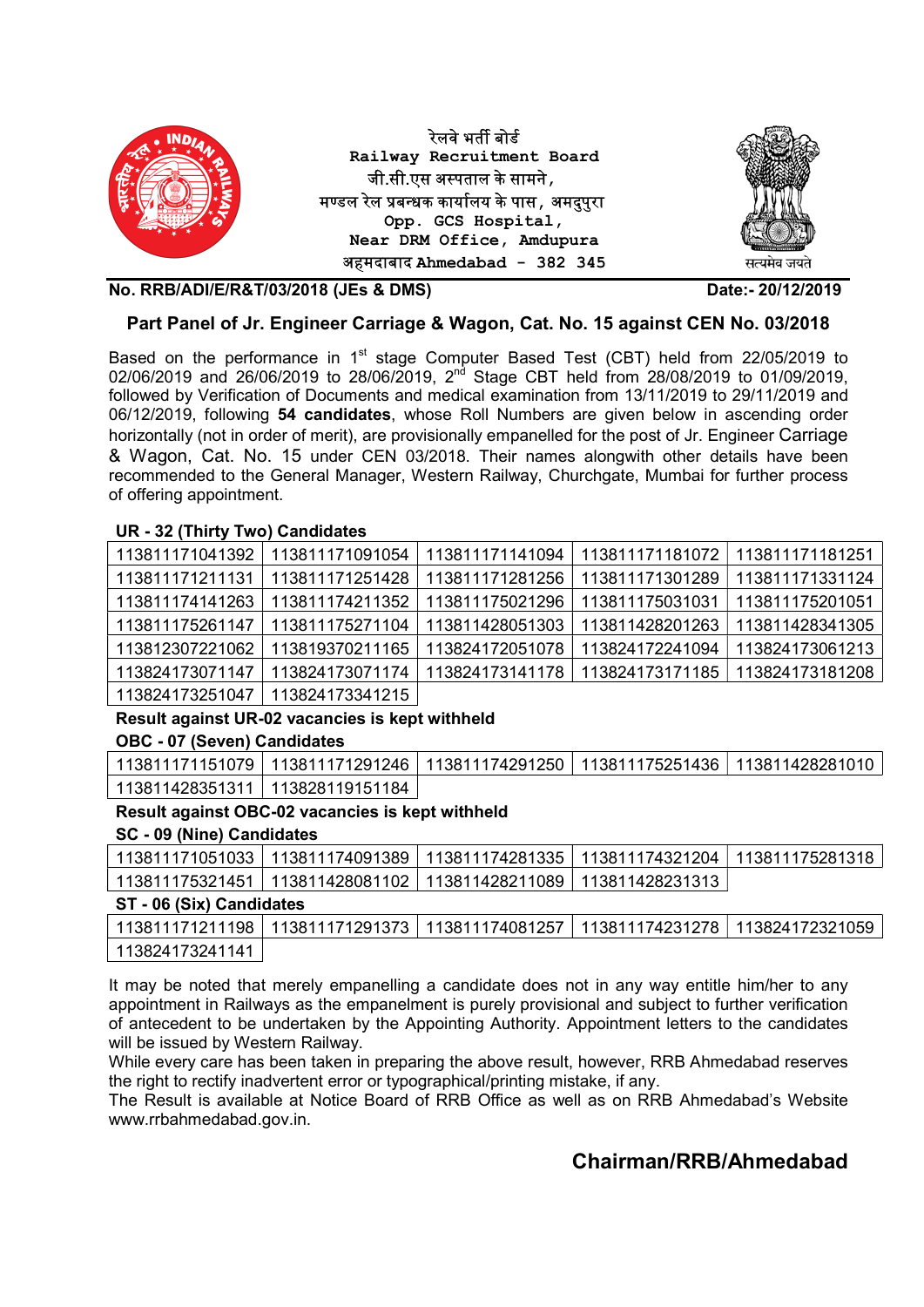

## Part Panel of Jr. Engineer Diesel Mechanical, Cat. No. 17 against CEN No. 03/2018

Based on the performance in 1<sup>st</sup> stage Computer Based Test (CBT) held from 22/05/2019 to 02/06/2019 and 26/06/2019 to 28/06/2019, 2<sup>nd</sup> Stage CBT held from 28/08/2019 to 01/09/2019, followed by Verification of Documents and medical examination from 13/11/2019 to 29/11/2019 and 06/12/2019, following 11 candidates, whose Roll Numbers are given below in ascending order horizontally (not in order of merit), are provisionally empanelled for the post of Jr. Engineer Diesel Mechanical, Cat. No. 17 under CEN 03/2018. Their names alongwith other details have been recommended to the General Manager, Western Railway, Churchgate, Mumbai for further process of offering appointment.

#### UR - 05 (Five) Candidates

113811171311318 113811174351225 113811175321300 113811428251133 113827184331150

#### OBC - 02 (Two) Candidates

113811171251113 113811428241145 Result against OBC-01 vacancy is kept withheld

## SC - 02 (Two) Candidates

113811171111279 113817164231391

## ST - 02 (Two) Candidates

113812436291350 113824173181220

It may be noted that merely empanelling a candidate does not in any way entitle him/her to any appointment in Railways as the empanelment is purely provisional and subject to further verification of antecedent to be undertaken by the Appointing Authority. Appointment letters to the candidates will be issued by Western Railway.

While every care has been taken in preparing the above result, however, RRB Ahmedabad reserves the right to rectify inadvertent error or typographical/printing mistake, if any.

The Result is available at Notice Board of RRB Office as well as on RRB Ahmedabad's Website www.rrbahmedabad.gov.in.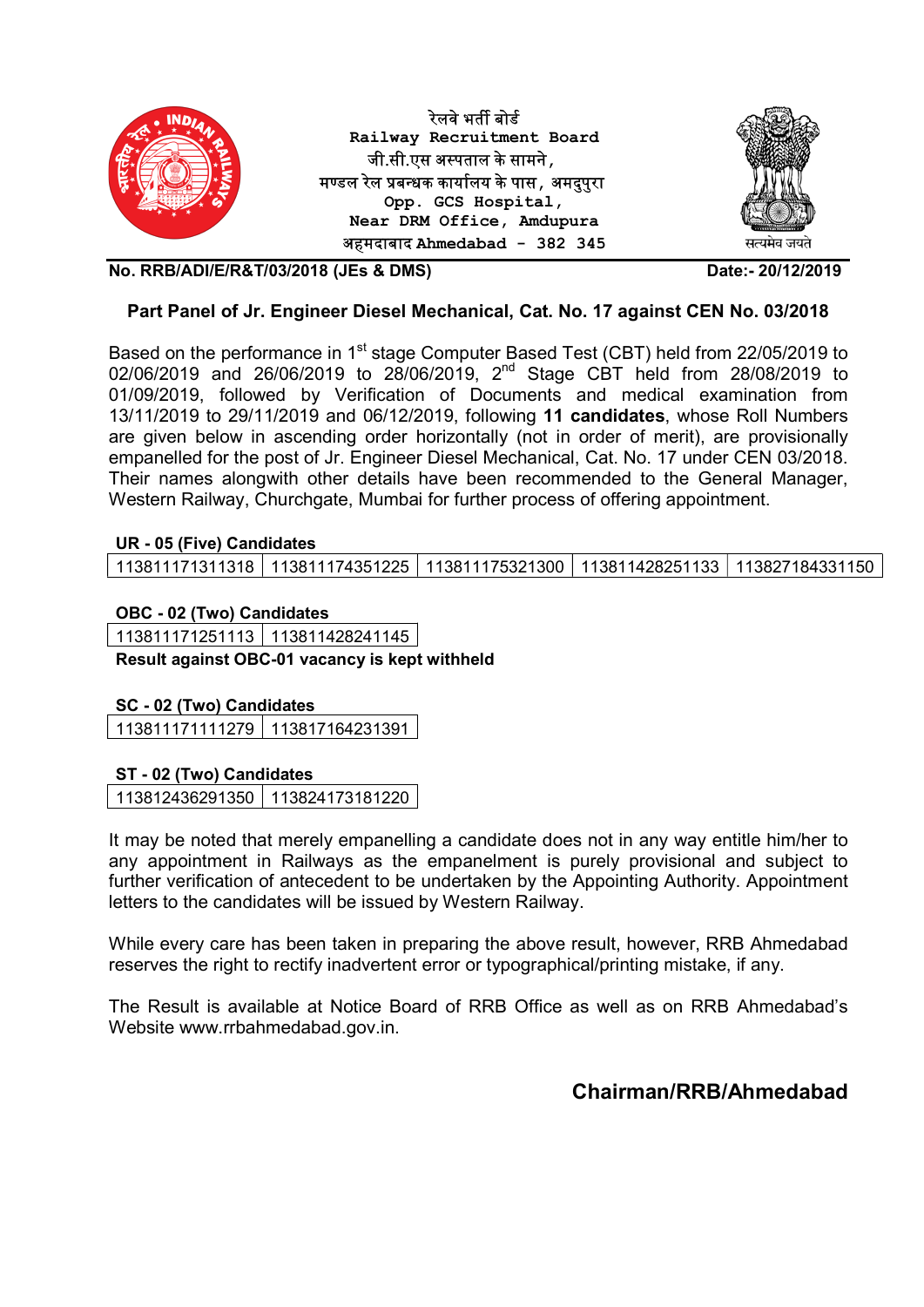

## Part Panel of Jr. Engineer Mechanical (Workshop), Cat. No. 38 against CEN No. 03/2018

Based on the performance in 1<sup>st</sup> stage Computer Based Test (CBT) held from 22/05/2019 to 02/06/2019 and 26/06/2019 to 28/06/2019, 2<sup>nd</sup> Stage CBT held from 28/08/2019 to 01/09/2019, followed by Verification of Documents and medical examination from 13/11/2019 to 29/11/2019 and 06/12/2019, following 14 candidates, whose Roll Numbers are given below in ascending order horizontally (not in order of merit), are provisionally empanelled for the post of Jr. Engineer Mechanical (Workshop), Cat. No. 38 under CEN 03/2018. Their names alongwith other details have been recommended to the General Manager, Western Railway, Churchgate, Mumbai for further process of offering appointment.

## UR - 06 (Six) Candidates

113811171241304 113811174161015 113811174281221 113811174311130 113824172321043 113824173061175

## OBC - 04 (Four) Candidates

113811171081339 | 113811171141328 | 113811174321143 | 113824172061068

Result against OBC-01 vacancy is kept withheld

## SC - 02 (Two) Candidates

113811175261160 113811428201034

## ST - 02 (Two) Candidates

113812312261414 113824172181114

It may be noted that merely empanelling a candidate does not in any way entitle him/her to any appointment in Railways as the empanelment is purely provisional and subject to further verification of antecedent to be undertaken by the Appointing Authority. Appointment letters to the candidates will be issued by Western Railway.

While every care has been taken in preparing the above result, however, RRB Ahmedabad reserves the right to rectify inadvertent error or typographical/printing mistake, if any.

The Result is available at Notice Board of RRB Office as well as on RRB Ahmedabad's Website www.rrbahmedabad.gov.in.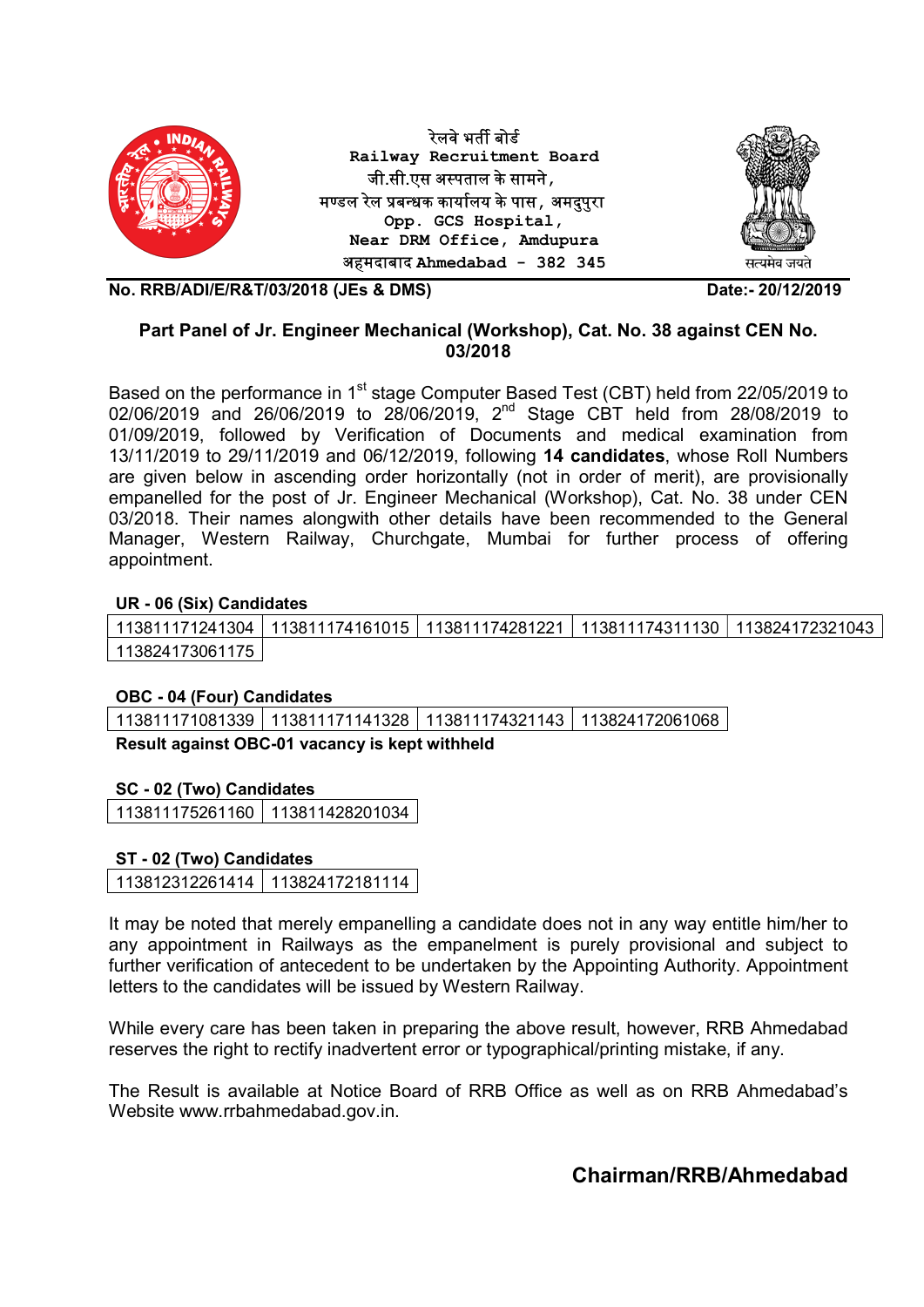

## Part Panel of Jr. Engineer Diesel Electrical, Cat. No. 40 against CEN No. 03/2018

Based on the performance in 1<sup>st</sup> stage Computer Based Test (CBT) held from 22/05/2019 to 02/06/2019 and 26/06/2019 to 28/06/2019, 2nd Stage CBT held from 28/08/2019 to 01/09/2019, followed by Verification of Documents and medical examination from 13/11/2019 to 29/11/2019 and 06/12/2019, following 14 candidates, whose Roll Numbers are given below in ascending order horizontally (not in order of merit), are provisionally empanelled for the post of Jr. Engineer Diesel Electrical, Cat. No. 40 under CEN 03/2018. Their names alongwith other details have been recommended to the General Manager, Western Railway, Churchgate, Mumbai for further process of offering appointment.

## UR - 06 (Six) Candidates

|                 | 113811171011148 113811171111031 113811174031128 113811175061187 113811175351437 |  |  |
|-----------------|---------------------------------------------------------------------------------|--|--|
| 113812306151141 |                                                                                 |  |  |

Result against UR-02 vacancies is kept withheld

## OBC - 04 (Four) Candidates

113811174091133 113811428301057 113812304071002 113812436271129

Result against OBC-01 vacancy is kept withheld

#### SC - 03 (Three) Candidates

113811175051306 113812298291039 113815222031128

## ST - 01 (One) Candidate

113812301191055

It may be noted that merely empanelling a candidate does not in any way entitle him/her to any appointment in Railways as the empanelment is purely provisional and subject to further verification of antecedent to be undertaken by the Appointing Authority. Appointment letters to the candidates will be issued by Western Railway.

While every care has been taken in preparing the above result, however, RRB Ahmedabad reserves the right to rectify inadvertent error or typographical/printing mistake, if any.

The Result is available at Notice Board of RRB Office as well as on RRB Ahmedabad's Website www.rrbahmedabad.gov.in.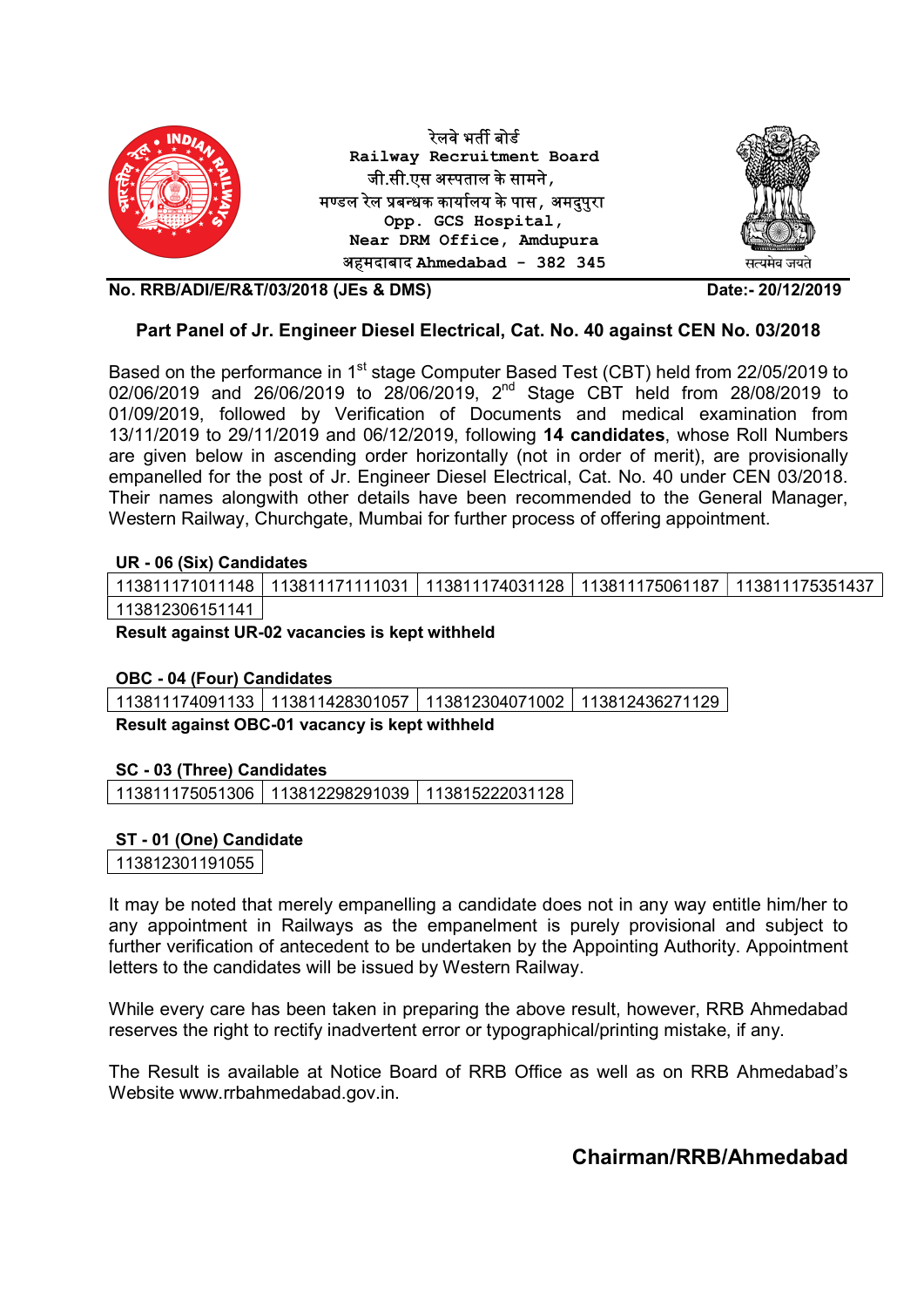

## Panel of Jr. Engineer Electrical General Services, Cat. No. 44 against CEN No. 03/2018

Based on the performance in 1<sup>st</sup> stage Computer Based Test (CBT) held from 22/05/2019 to 02/06/2019 and 26/06/2019 to 28/06/2019, 2nd Stage CBT held from 28/08/2019 to 01/09/2019, followed by Verification of Documents and medical examination from 13/11/2019 to 29/11/2019 and 06/12/2019, following 22 candidates, whose Roll Numbers are given below in ascending order horizontally (not in order of merit), are provisionally empanelled for the post of Jr. Engineer Electrical General Services, Cat. No. 44 under CEN 03/2018. Their names alongwith other details have been recommended to the General Manager, Western Railway, Churchgate, Mumbai for further process of offering appointment.

## UR - 13 (Thirteen) Candidates

|                                                     |  | 113811171221245 113811171251084 113811171301024 113811174011066 113811174121109         |
|-----------------------------------------------------|--|-----------------------------------------------------------------------------------------|
|                                                     |  | 113811174171334   113811175301430   113815222321134   113817289221020   113824172031088 |
| 113824172261066   113824173221012   113824266281110 |  |                                                                                         |

## OBC - 02 (Two) Candidates

113812301291091 113828125051056

## SC - 04 (Four) Candidates

113811174271112 113811175061326 113811428181121 113811428321253

## ST - 03 (Three) Candidates

|  | 113811171031319   113811428021228   113812296291234 |  |
|--|-----------------------------------------------------|--|
|--|-----------------------------------------------------|--|

It may be noted that merely empanelling a candidate does not in any way entitle him/her to any appointment in Railways as the empanelment is purely provisional and subject to further verification of antecedent to be undertaken by the Appointing Authority. Appointment letters to the candidates will be issued by Western Railway.

While every care has been taken in preparing the above result, however, RRB Ahmedabad reserves the right to rectify inadvertent error or typographical/printing mistake, if any.

The Result is available at Notice Board of RRB Office as well as on RRB Ahmedabad's Website www.rrbahmedabad.gov.in.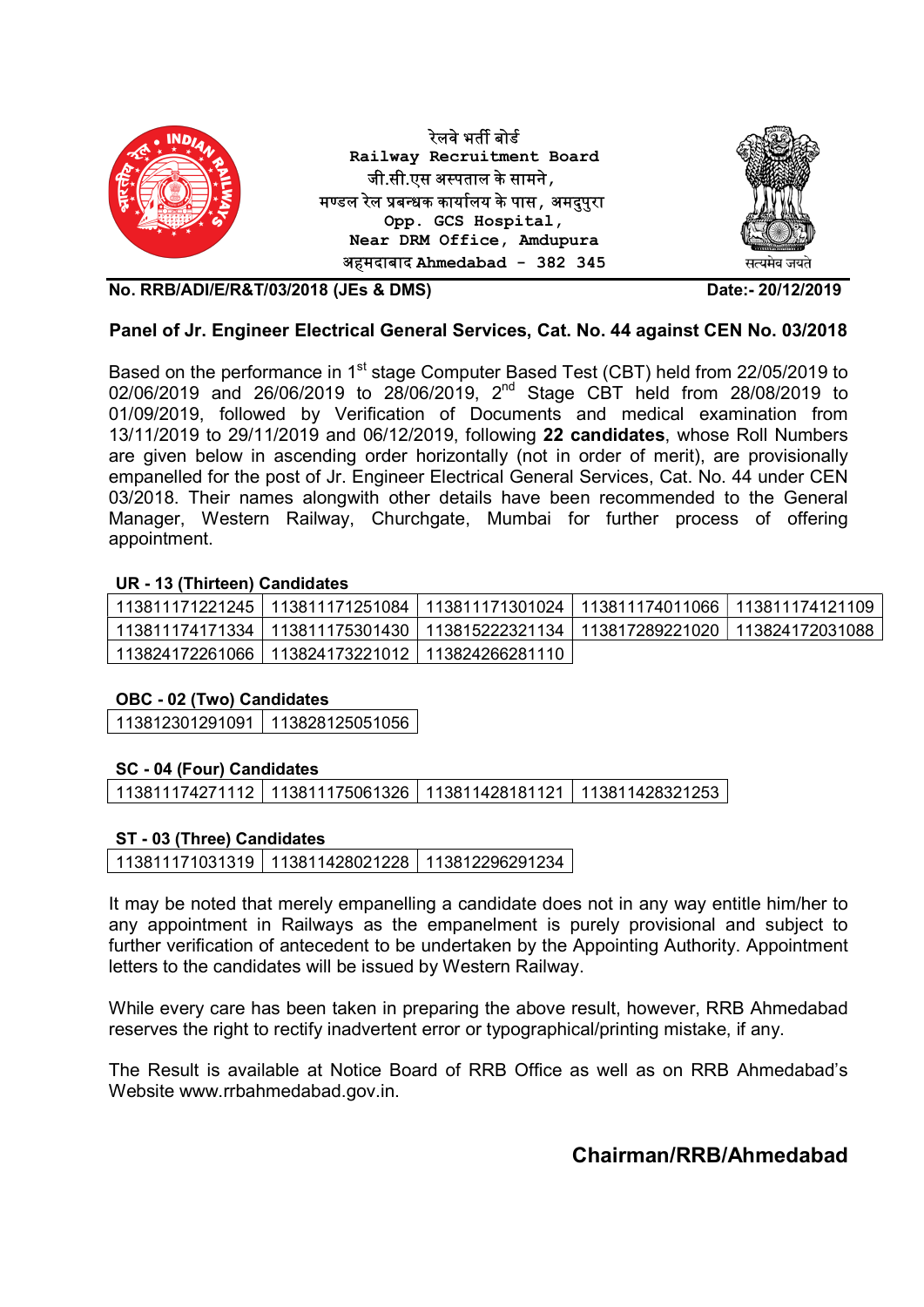

## Part Panel of Jr. Engineer Electrical TRD, Cat. No. 53 against CEN No. 03/2018

Based on the performance in  $1<sup>st</sup>$  stage Computer Based Test (CBT) held from 22/05/2019 to 02/06/2019 and 26/06/2019 to 28/06/2019, 2nd Stage CBT held from 28/08/2019 to 01/09/2019, followed by Verification of Documents and medical examination from 13/11/2019 to 29/11/2019 and 06/12/2019, following 29 candidates, whose Roll Numbers are given below in ascending order horizontally (not in order of merit), are provisionally empanelled for the post of Jr. Engineer Electrical TRD, Cat. No. 53 under CEN 03/2018. Their names alongwith other details have been recommended to the General Manager, Western Railway, Churchgate, Mumbai for further process of offering appointment.

#### UR - 17 (Seventeen) Candidates

|                 |                 |                                                                                 | 113811171161008   113811171251056   113811171271023   113811174131396   113811174151323 |
|-----------------|-----------------|---------------------------------------------------------------------------------|-----------------------------------------------------------------------------------------|
|                 |                 | 113811174221195 113811174231424 113811175221287 113811175291374 113812294021215 |                                                                                         |
|                 |                 |                                                                                 | 113812297241033 113812306011178 113812306031045 113812307111415 113812310231019         |
| 113824172031051 | 113824172141101 |                                                                                 |                                                                                         |

Result against UR-02 vacancies is kept withheld

#### OBC - 06 (Six) Candidates

113811174131272 113811174181201 113811174211150 113811175311265 113813381311221 113824173061052

Result against OBC-02 vacancies is kept withheld

## SC - 04 (Four) Candidates

113811174211329 113811174271429 113811175211027 113815225261099

#### ST - 02 (Two) Candidates

113811174301066 113819371011069

It may be noted that merely empanelling a candidate does not in any way entitle him/her to any appointment in Railways as the empanelment is purely provisional and subject to further verification of antecedent to be undertaken by the Appointing Authority. Appointment letters to the candidates will be issued by Western Railway.

While every care has been taken in preparing the above result, however, RRB Ahmedabad reserves the right to rectify inadvertent error or typographical/printing mistake, if any.

The Result is available at Notice Board of RRB Office as well as on RRB Ahmedabad's Website www.rrbahmedabad.gov.in.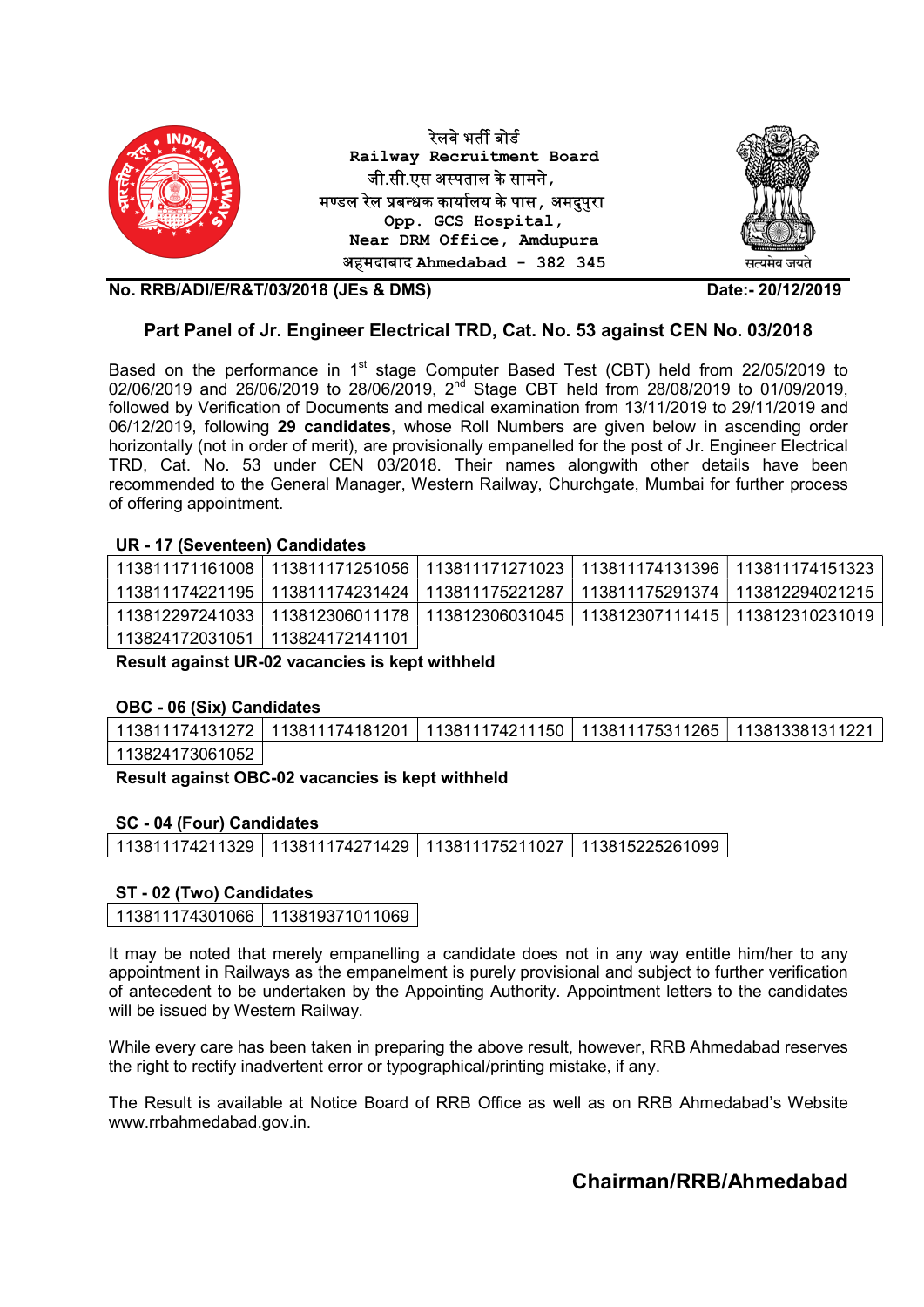

## Part Panel of Jr. Engineer Electrical TRS, Cat. No. 54 against CEN No. 03/2018

Based on the performance in 1<sup>st</sup> stage Computer Based Test (CBT) held from 22/05/2019 to 02/06/2019 and 26/06/2019 to 28/06/2019, 2nd Stage CBT held from 28/08/2019 to 01/09/2019, followed by Verification of Documents and medical examination from 13/11/2019 to 29/11/2019 and 06/12/2019, following 5 candidates, whose Roll Numbers are given below in ascending order horizontally (not in order of merit), are provisionally empanelled for the post of Jr. Engineer Electrical TRS, Cat. No. 54 under CEN 03/2018. Their names alongwith other details have been recommended to the General Manager, Western Railway, Churchgate, Mumbai for further process of offering appointment.

## UR - 03 (Three) Candidates

113811174011190 113811175231014 113824173231065

Result against UR-01 vacancy is kept withheld

OBC - 02 (Two) Candidates

113811171271326 113811175021275

## Result against OBC-01 vacancy is kept withheld

It may be noted that merely empanelling a candidate does not in any way entitle him/her to any appointment in Railways as the empanelment is purely provisional and subject to further verification of antecedent to be undertaken by the Appointing Authority. Appointment letters to the candidates will be issued by Western Railway.

While every care has been taken in preparing the above result, however, RRB Ahmedabad reserves the right to rectify inadvertent error or typographical/printing mistake, if any.

The Result is available at Notice Board of RRB Office as well as on RRB Ahmedabad's Website www.rrbahmedabad.gov.in.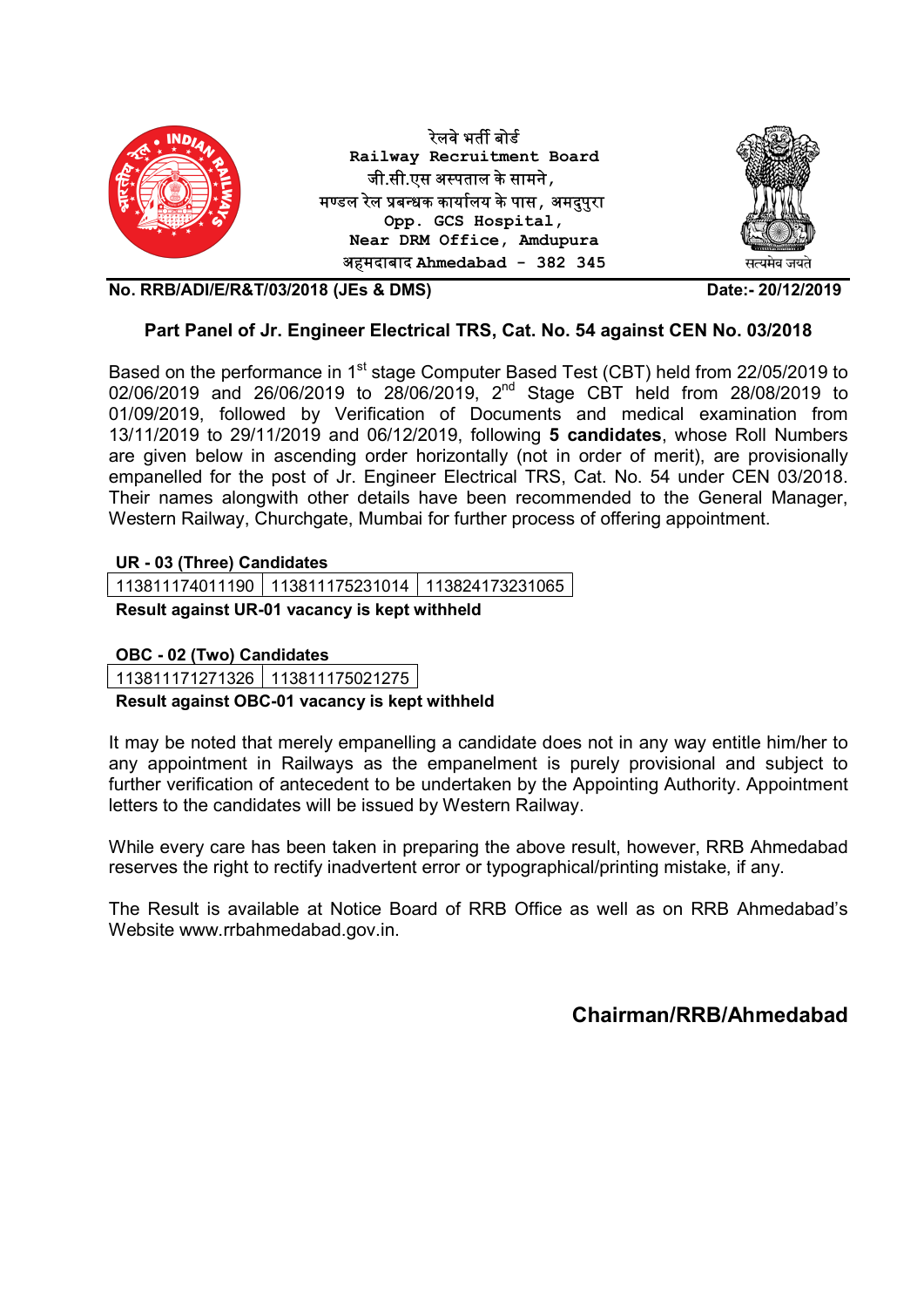

## Panel of Jr. Engineer Electrical (Workshop), Cat. No. 55 against CEN No. 03/2018

Based on the performance in 1<sup>st</sup> stage Computer Based Test (CBT) held from 22/05/2019 to 02/06/2019 and 26/06/2019 to 28/06/2019, 2nd Stage CBT held from 28/08/2019 to 01/09/2019, followed by Verification of Documents and medical examination from 13/11/2019 to 29/11/2019 and 06/12/2019, following 1 candidate, whose Roll Number is given below, is provisionally empanelled for the post of Jr. Engineer Electrical (Workshop), Cat. No. 55 under CEN 03/2018. His name alongwith other details has been recommended to the General Manager, Western Railway, Churchgate, Mumbai for further process of offering appointment.

## UR - 01 (One) Candidate

| 113811174251383 |  |
|-----------------|--|
|-----------------|--|

It may be noted that merely empanelling a candidate does not in any way entitle him/her to any appointment in Railways as the empanelment is purely provisional and subject to further verification of antecedent to be undertaken by the Appointing Authority. Appointment letters to the candidates will be issued by Western Railway.

While every care has been taken in preparing the above result, however, RRB Ahmedabad reserves the right to rectify inadvertent error or typographical/printing mistake, if any.

The Result is available at Notice Board of RRB Office as well as on RRB Ahmedabad's Website www.rrbahmedabad.gov.in.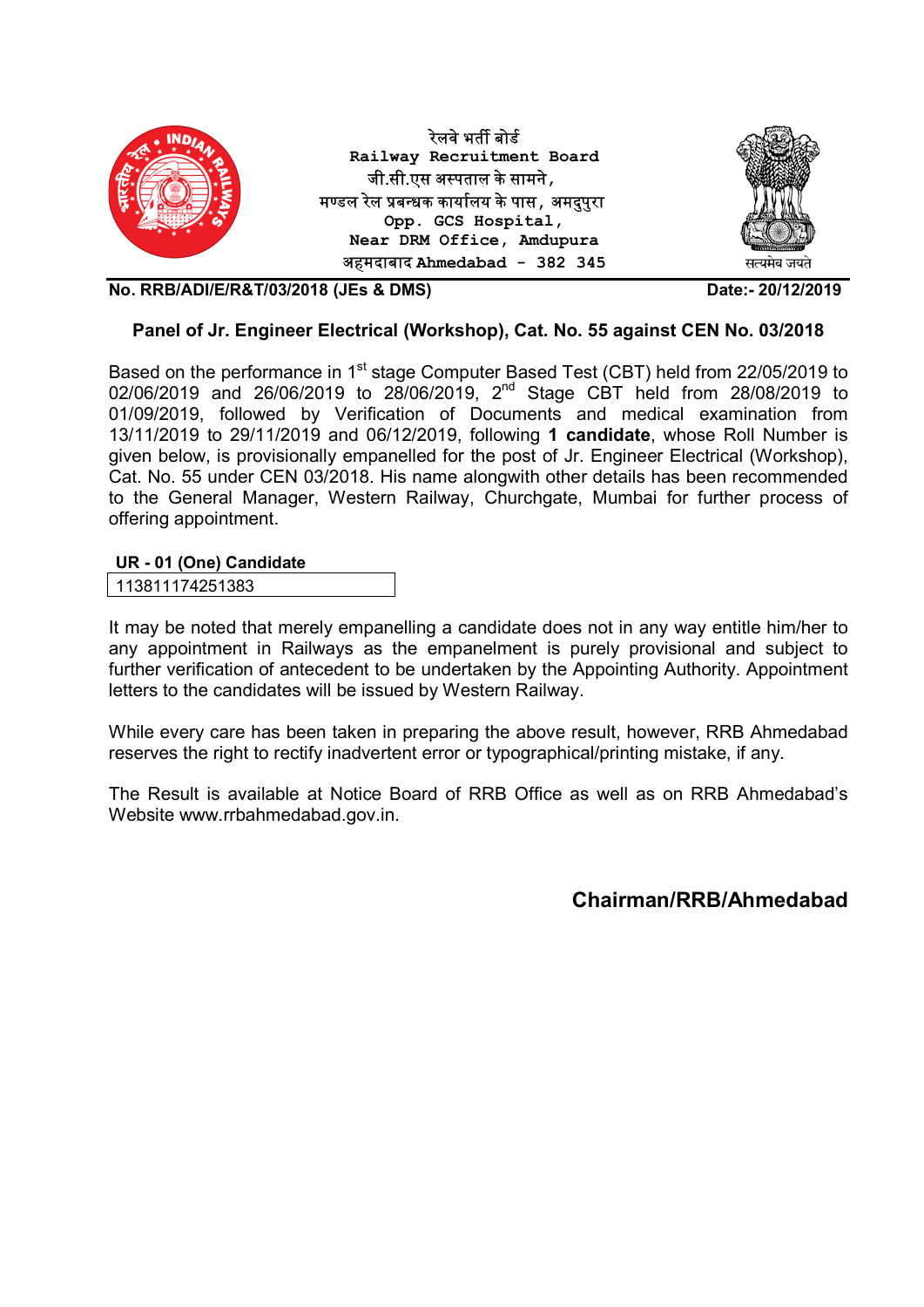

## Part Panel of Jr. Engineer S&T Signal, Cat. No. 63 against CEN No. 03/2018

Based on the performance in 1<sup>st</sup> stage Computer Based Test (CBT) held from 22/05/2019 to 02/06/2019 and 26/06/2019 to 28/06/2019, 2<sup>nd</sup> Stage CBT held from 28/08/2019 to 01/09/2019, followed by Verification of Documents and medical examination from 13/11/2019 to 29/11/2019 and 06/12/2019, following 23 candidates, whose Roll Numbers are given below in ascending order horizontally (not in order of merit), are provisionally empanelled for the post of Jr. Engineer S&T Signal, Cat. No. 63 under CEN 03/2018. Their names alongwith other details have been recommended to the General Manager, Western Railway, Churchgate, Mumbai for further process of offering appointment.

## UR - 16 (Sixteen) Candidates

|                 | 113811171181357   113811171211427   113811171231414   113811171271040   113811171281188 |  |  |
|-----------------|-----------------------------------------------------------------------------------------|--|--|
|                 | 113811174131020   113811174191282   113811175251451   113812437031248   113813221331092 |  |  |
|                 | 113813356281312 113815219051100 113817163041203 113824172171079 113824173351178         |  |  |
| 112026122211100 |                                                                                         |  |  |

113826133341198

UR-01 vacancy offset against 1 Ex-serviceman Result against UR-02 vacancies is kept withheld

## OBC - 02 (Two) Candidates

113817288201274 113827185141292

#### SC - 04 (Four) Candidates

| 113811171191008   113811171241197   113811174241025   113812296131063 |  |  |  |  |
|-----------------------------------------------------------------------|--|--|--|--|
|-----------------------------------------------------------------------|--|--|--|--|

## ST - 01 (One) Candidate

113811171351256

It may be noted that merely empanelling a candidate does not in any way entitle him/her to any appointment in Railways as the empanelment is purely provisional and subject to further verification of antecedent to be undertaken by the Appointing Authority. Appointment letters to the candidates will be issued by Western Railway.

While every care has been taken in preparing the above result, however, RRB Ahmedabad reserves the right to rectify inadvertent error or typographical/printing mistake, if any.

The Result is available at Notice Board of RRB Office as well as on RRB Ahmedabad's Website www.rrbahmedabad.gov.in.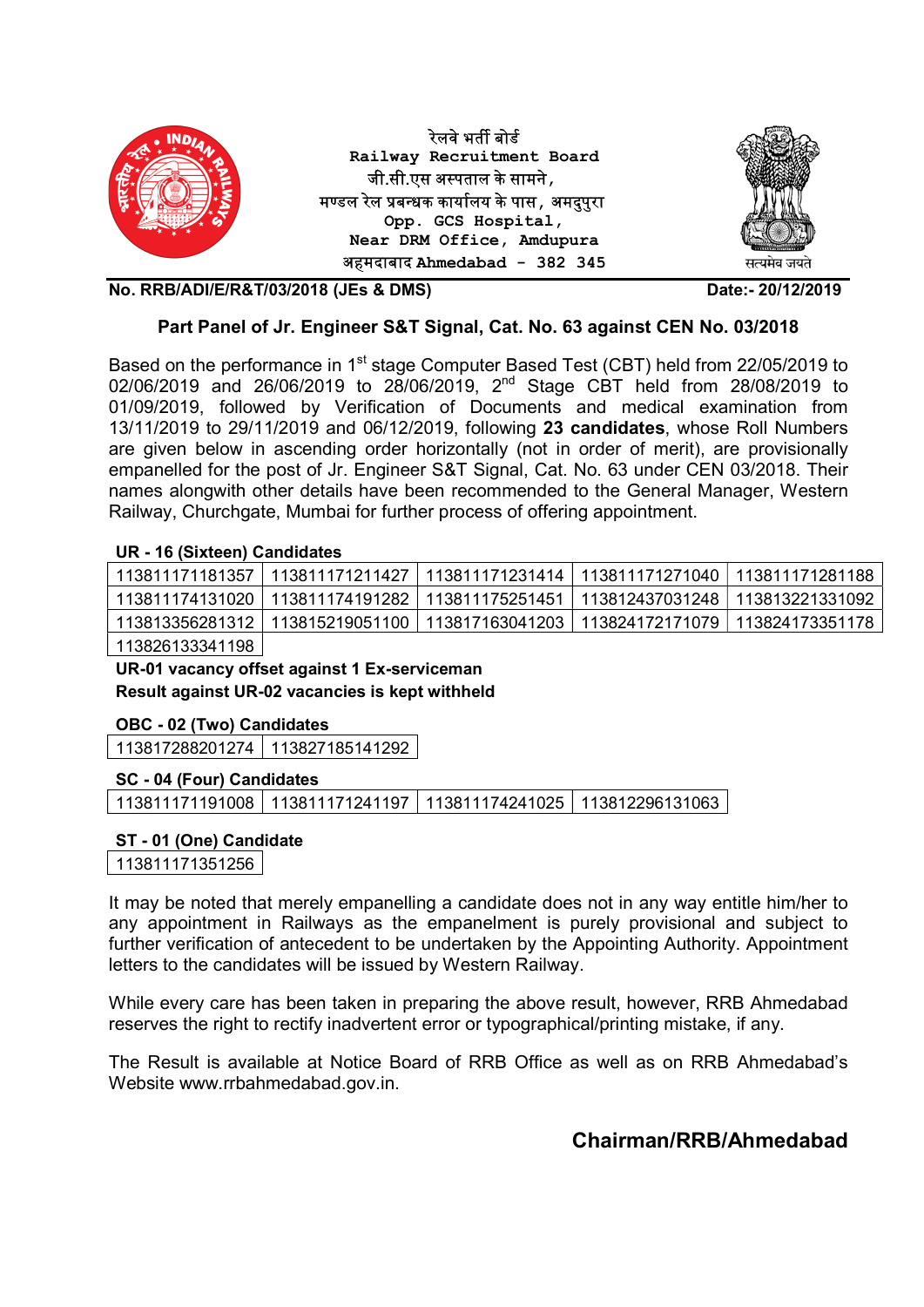

## Part Panel of Jr. Engineer S&T Telecom., Cat. No. 64 against CEN No. 03/2018

Based on the performance in 1<sup>st</sup> stage Computer Based Test (CBT) held from 22/05/2019 to 02/06/2019 and 26/06/2019 to 28/06/2019, 2<sup>nd</sup> Stage CBT held from 28/08/2019 to 01/09/2019, followed by Verification of Documents and medical examination from 13/11/2019 to 29/11/2019 and 06/12/2019, following 16 candidates, whose Roll Numbers are given below in ascending order horizontally (not in order of merit), are provisionally empanelled for the post of Jr. Engineer S&T Telecom., Cat. No. 64 under CEN 03/2018. Their names alongwith other details have been recommended to the General Manager, Western Railway, Churchgate, Mumbai for further process of offering appointment.

## UR - 12 (Twelve) Candidates

| 113811171031355 113811174191106 113811174251344 113811175311229 113811428051321 |  |                                                                                  |
|---------------------------------------------------------------------------------|--|----------------------------------------------------------------------------------|
|                                                                                 |  | .113812436281236 113815226221129 113815227021058 113824173181145 113826141061118 |
| 113826146231200   113827185271138                                               |  |                                                                                  |

Result against UR-01 vacancy is kept withheld

## OBC - 01 (One) Candidate

113815218071090

## SC - 03 (Three) Candidates

113811171011353 113811171271321 113811175341268

It may be noted that merely empanelling a candidate does not in any way entitle him/her to any appointment in Railways as the empanelment is purely provisional and subject to further verification of antecedent to be undertaken by the Appointing Authority. Appointment letters to the candidates will be issued by Western Railway.

While every care has been taken in preparing the above result, however, RRB Ahmedabad reserves the right to rectify inadvertent error or typographical/printing mistake, if any.

The Result is available at Notice Board of RRB Office as well as on RRB Ahmedabad's Website www.rrbahmedabad.gov.in.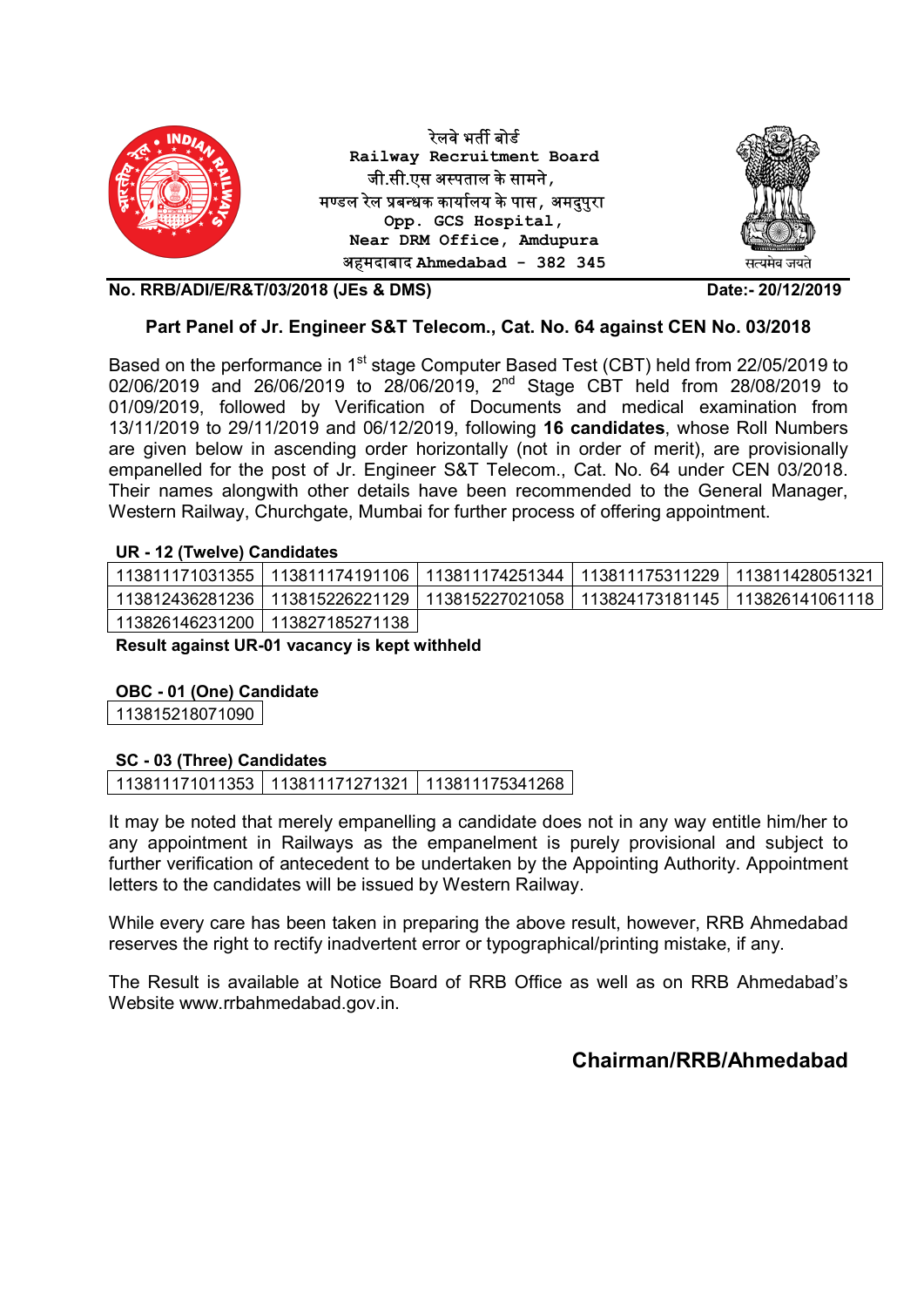

## Panel of Jr. Engineer S&T (Workshop), Cat. No. 65 against CEN No. 03/2018

Based on the performance in 1<sup>st</sup> stage Computer Based Test (CBT) held from 22/05/2019 to 02/06/2019 and 26/06/2019 to 28/06/2019, 2nd Stage CBT held from 28/08/2019 to 01/09/2019, followed by Verification of Documents and medical examination from 13/11/2019 to 29/11/2019 and 06/12/2019, following 1 candidate, whose Roll Number is given below, is provisionally empanelled for the post of Jr. Engineer S&T (Workshop), Cat. No. 65 under CEN 03/2018. His name alongwith other details has been recommended to the General Manager, Western Railway, Churchgate, Mumbai for further process of offering appointment.

## UR - 01 (One) Candidate

It may be noted that merely empanelling a candidate does not in any way entitle him/her to any appointment in Railways as the empanelment is purely provisional and subject to further verification of antecedent to be undertaken by the Appointing Authority. Appointment letters to the candidates will be issued by Western Railway.

While every care has been taken in preparing the above result, however, RRB Ahmedabad reserves the right to rectify inadvertent error or typographical/printing mistake, if any.

The Result is available at Notice Board of RRB Office as well as on RRB Ahmedabad's Website www.rrbahmedabad.gov.in.